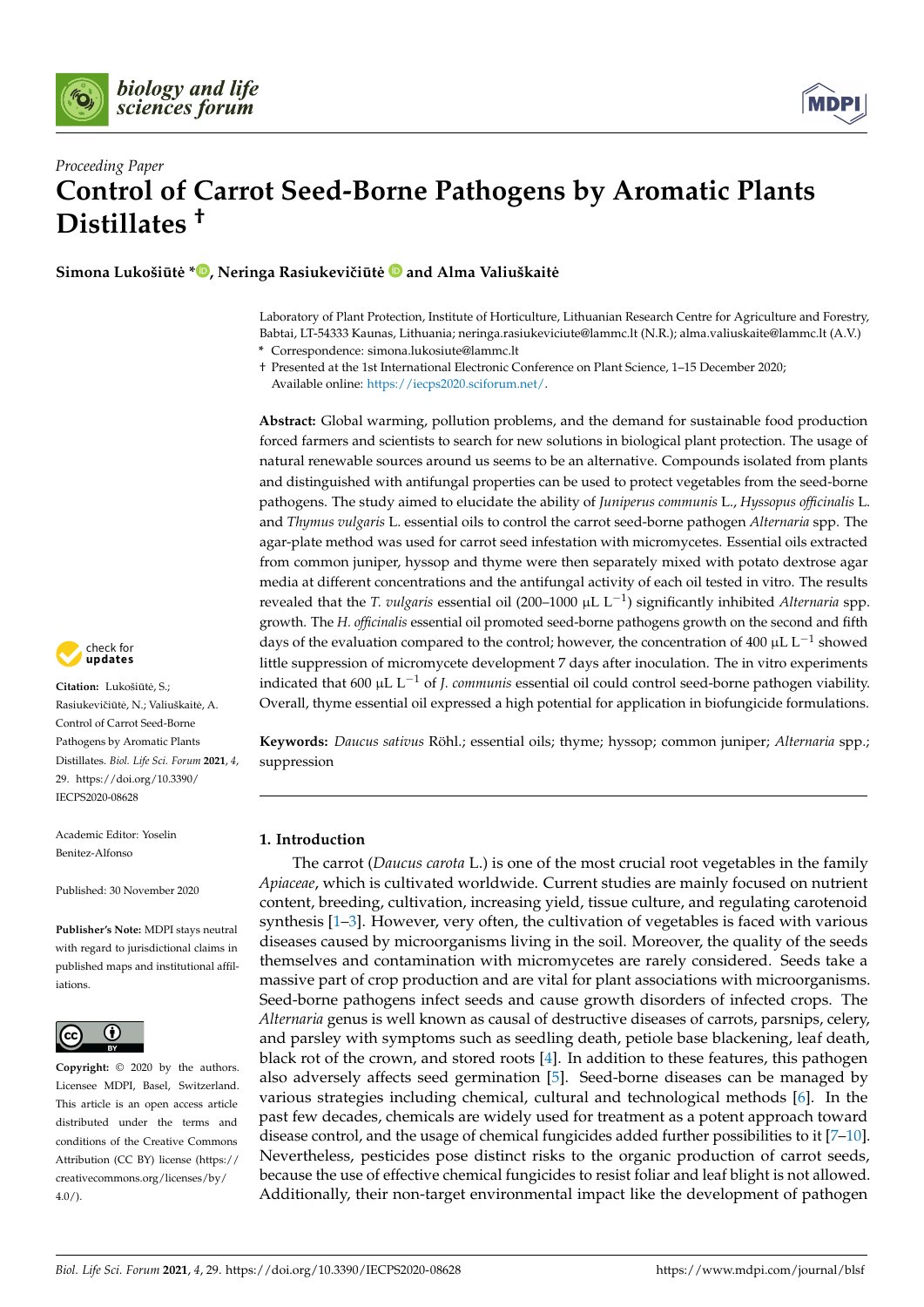resistance, hazards to human health and other living organisms, pesticide residues in the environment, and agricultural products has led to the search for alternative methods to control and make agriculture more sustainable [\[11,](#page-6-1)[12\]](#page-6-2).

Medicinal and aromatic plants are natural renewable sources full of bioactive compounds. Essential oils extracted from them are widely studied for their antioxidant, antibacterial, antifungal, immunomodulatory, and also anti-inflammatory properties [\[13](#page-6-3)[–16\]](#page-6-4). Due to these features, they can be applied to innovative plant protection; for example, clove, mint, and oregano essential oils inhibited the growth of fungal species belonging to *Acremonium*, *Alternaria*, *Arhrobotrys*, *Aspergillus*, *Cladosporium*, *Epicoccum*, *Fusarium*, *Penicillium*, *Rhizopus*, *Trichoderma*, and *Ulocladium* genera on wheat seeds [\[17\]](#page-6-5). The high antifungal effectiveness of palmarosa, lemongrass, and geranium essential oils has already been observed against seed-borne fungi *Cochliobolus miyabeanus* Ito & Kuribayashi and *Fusarium verticillioides* (Sacc.) Nirenberg of rice [\[18\]](#page-6-6). The literature review revealed that there has been comparatively less research regarding environmentally friendly ways to prevent fungal infections of carrot seeds; especially, there is a lack of studies on the antifungal activity of common juniper, hyssop, and thyme essential oils against *Alternaria* spp. Therefore, we aimed to evaluate the ability of essential oils of *Juniperus communis* L., *Hyssopus officinalis* L. and *Thymus vulgaris* L. to control the carrot seed-borne pathogen *Alternaria* spp.

# **2. Experiments**

### *2.1. Seed Preparation*

For the research, carrot seed cultivar 'Svalia' was used, which was obtained from the Lithuanian Research Centre for Agriculture and Forestry Institute of Horticulture (LAMMC IH) Department of Vegetable Breeding and Technology. The disinfection of vegetable seeds was carried out by soaking them in 70% ethanol for 5 min and then rinsing them in sterile water three times for 5 min. After this, seeds were dried for 5–10 min in laminar flow to evaporate water from the surface of the seeds. This procedure removes extraneous microorganisms from the outside of the husk and allows to determine the internal infestation of seeds with pathogens.

# *2.2. Essential Oils Production*

*H. officinalis* and *T. vulgaris* plants were grown in the LAMMC IH experimental fields. Following the methods of essential oils extraction, the necessary essential oils (EOs) were separately isolated by hydrodistillation, in which the naturally dried plant material is boiled in water under normal atmospheric pressure for 2 h [\[19\]](#page-6-7). The EO of *J. communis* was obtained (UAB Naujoji Barmune).

# *2.3. Medium Preparation*

Potato dextrose agar (PDA) medium (Sigma-Aldrich) consisting of 4 g  $L^{-1}$  potato extract, 15 g L<sup>-1</sup> agar, and 20 g L<sup>-1</sup> dextrose was used for this study. Potato extract is a source of nutrients that promotes fungal sporulation and pigment production, and dextrose acts as a growth stimulator [\[20\]](#page-6-8). The medium with the acidity of  $5.6 \pm 0.2$  was sterilised in a high-pressure autoclave for 20 min at 121  $^{\circ}$ C. After autoclaving, different concentrations of 200, 400, 600, 800 and 1000 µL L<sup>-1</sup> of each EO were added to the medium after cooling it to 45 ◦C, mixed, and poured into sterilised Petri dishes, allowing them to solidify. A control treatment was created without EO.

### *2.4. Essential Oils Effect on Pathogens*

The research was carried out at the LAMMC IH Laboratory of Plant Protection. Using the agar-plate method [\[21\]](#page-6-9), prepared surface-sterilised carrot seeds were arranged in a square shape (5 rows and 5 columns) on each Petri dish with PDA and the appropriate concentration of EO, as shown in Figure [1.](#page-2-0)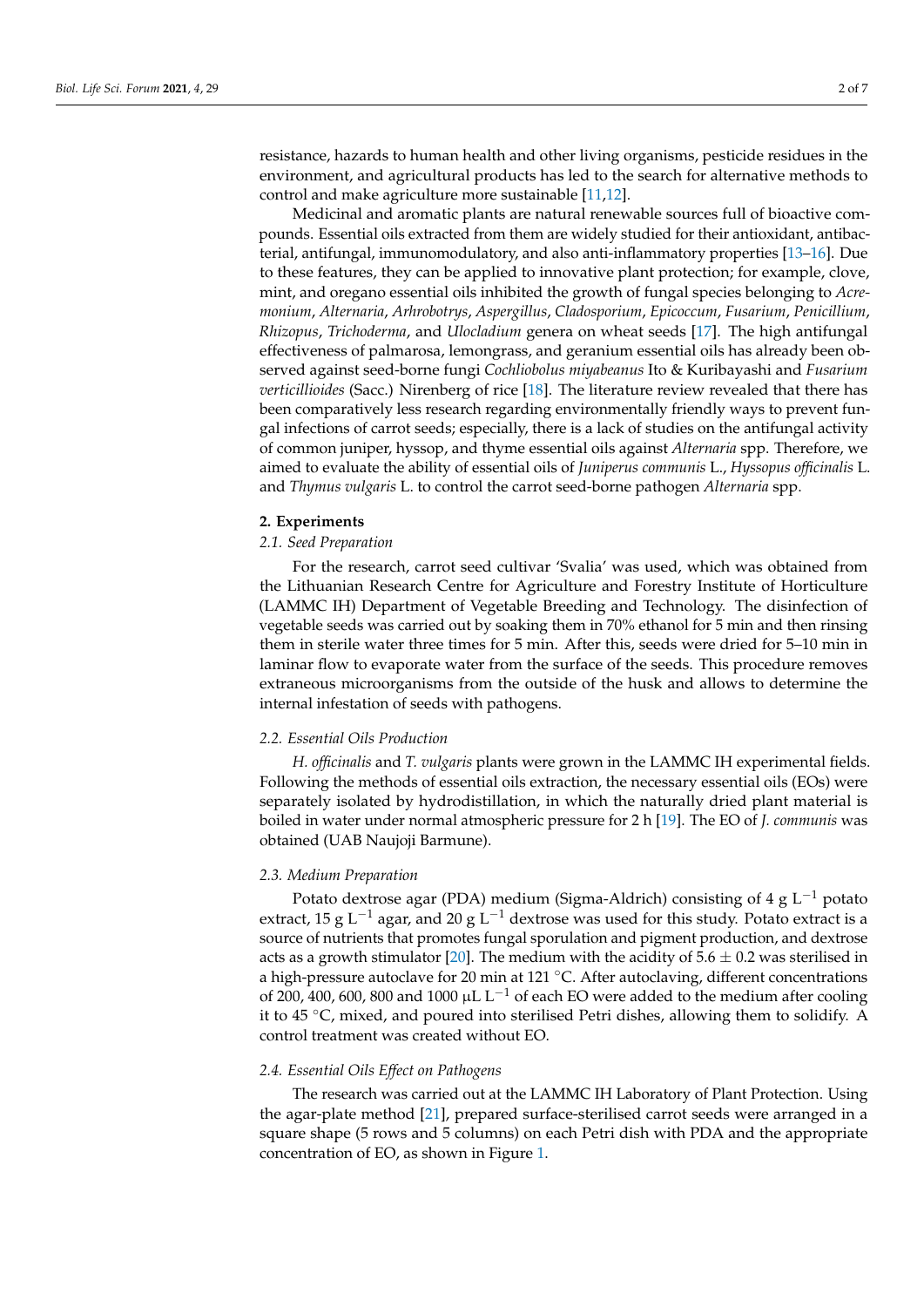<span id="page-2-0"></span>

**Figure 1.** Arrangement of 25 carrot seeds. **Figure 1.** Arrangement of 25 carrot seeds.

Each study treatment consisted of 24 plates (4 replicates). Dishes were incubated at Each study treatment consisted of 24 plates (4 replicates). Dishes were incubated at  $22 \pm 2$  °C temperature in the dark for up to 10 days [\[22\]](#page-6-10). Seed internal disease assessment was performed after 2, 5, and 7 days. The number of fungal and bacterial colonies on the seeds was counted in each plate and the percentage of *Alternaria* spp. settlements in the seeds was counted in each plate and the percentage of *Alternaria* spp. settlements in the treatment were calculated. Essential oil effect on pathogens was evaluated according to the infection rate using the formula below (1) [\[5\]](#page-5-3). Lower infection rate described the more effective activity to control seed-borne pathogens. was performed after 2, 5, and 7 days. The number of fungal and bacterial colonies on the

Alternaria spp. infected seeds rate (%) = Number of seeds infected by Alternaria spp.  $\times$  100/Total number of infected seeds. (1)

Types of fungus were determined visually and microscopically based on cultural and morphological characteristics typical to the colonies [\[10](#page-6-0)[,23\]](#page-6-11).

# morphological characteristics typical to the colonies [10,23]. *2.5. Statistics*

Inc., Cary, NC, USA). The analysis of variance (ANOVA) procedure was processed. Other calculations were performed using Microsoft Excel. Experimental data were analysed by SAS Enterprise Guide 7.1 program (SAS Institute

#### $\sum_{i=1}^{n}$ **3. Results**

The antifungal activity of *H. officinalis*, *T. vulgaris* and *J. communis* EOs was investigated **3. Results**  the influence of *T. vulgaris* EO is presented in Figure [2.](#page-2-1) It can be seen that the growth of seed-borne pathogens was significantly inhibited ( $p < 0.05$ ) by all used concentrations of this EO. No fungal germs were noticed in all treatments after 2 days. However, in the control treatment, the spread of *Alternaria* spp. reached 36% of all grown fungi and bacteria after 5 days and increased to 38% after 7 days. on PDA under different concentrations in vitro. The incidence of *Alternaria* spp. under

<span id="page-2-1"></span>

Figure 2. The seed infection with Alternaria spp. under the influence of different concentrations of *T. vulgaris* essential oil after 2, 5, and 7 days. *T. vulgaris* essential oil after 2, 5, and 7 days.

 $\mathsf{P}^1$ *Hyssopus officinalis* L. The incidence of *Alternaria* spp. on seeds under the influence of *H. officinalis* EO is presented in Figure [3.](#page-3-0) Assessment of carrot seed lesions at 400 and 1000  $\mu$ L L<sup>-1</sup> concentra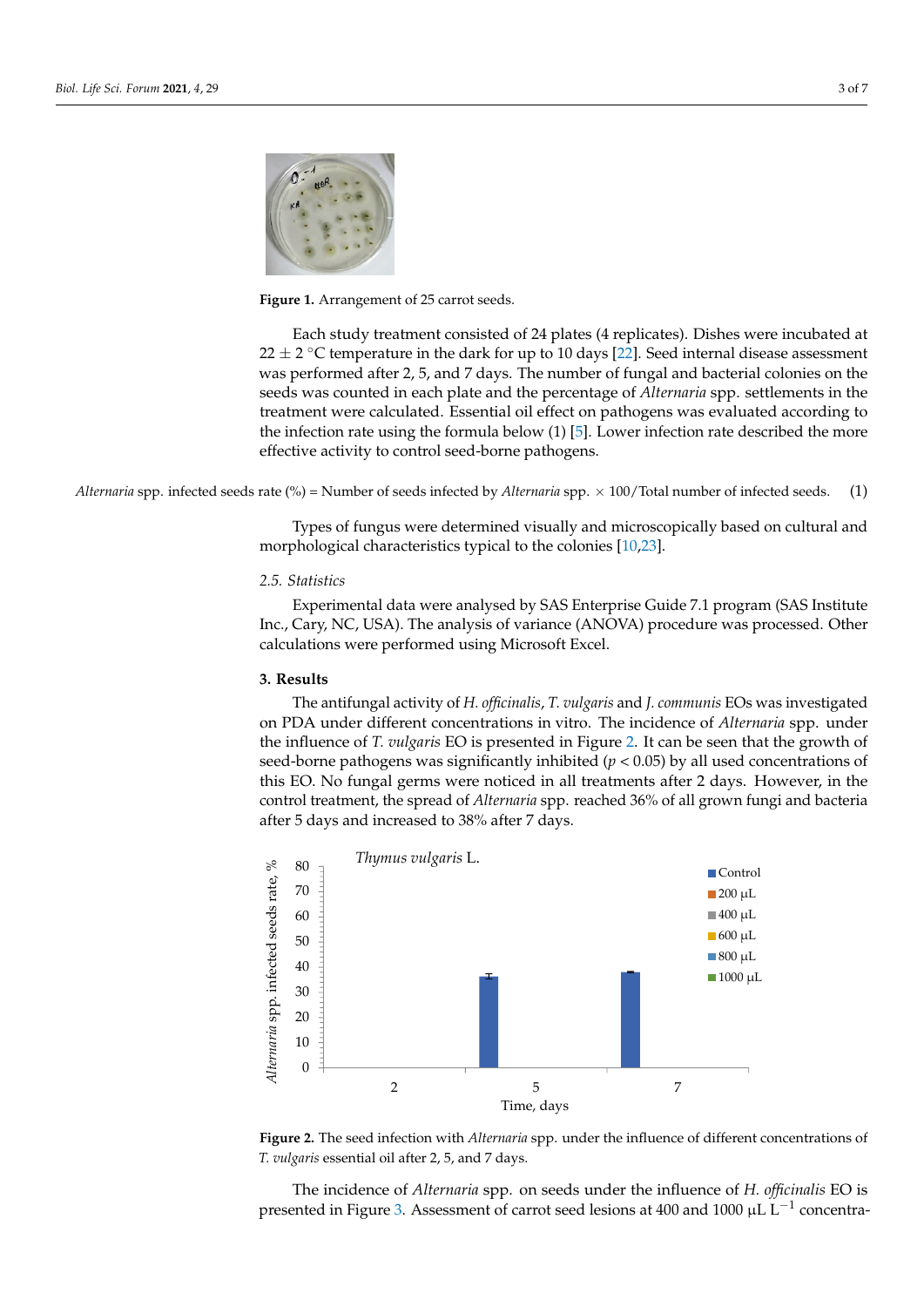40

tions of this EO revealed that *Alternaria* spp. damaged 1% of seeds after 2 days. At the next evaluation, after 5 days, there was 39% prevalence of this fungus in the control treatment, while with all used applications of EOs it was higher: 800 µL L<sup>-1</sup>—48%, 400 µL L<sup>-1</sup>—52%, 200 µL L−1—63%, 1000 µL L−1—64%, and 600 µL L−1—74% contaminated seeds. *H. offici-*257 *nalis* EO showed the highest inhibition at 600 µL L<sup>-1</sup> after 7 days, causing a decrease in the percentage of infected seeds. However, 200 µL L<sup>-1</sup>, 800 µL L<sup>-1</sup>, and 1000 µL L<sup>-1</sup> of EO did not inhibit fungal growth—the number of micromycetes increased to 75%, 64%, and 74%, respectively. Thus, *H. officinalis* EO even promoted the development of the fungus more than inhibited it. Alternaria sp<br>Alternaria seeds rates<br>Alternaria seeds rates

<span id="page-3-0"></span>

Figure 3. The seed infection with *Alternaria* spp. under the influence of different concentrations of hyssop essential oil after 2, 5, and 7 days. hyssop essential oil after 2, 5, and 7 days.

The prevalence of *Alternaria* spp. under the influence of *J. communis* EO is presented The prevalence of *Alternaria* spp. under the influence of *J. communis* EO is presented in Figure 4. The assay revealed that *J. communis* EO had a weak antifungal activity against in Figure [4.](#page-3-1) The assay revealed that *J. communis* EO had a weak antifungal activity against fungi of the genus *Alternaria* after 2 days. Still, the best effect was shown by a concentration of 600 μL L<sup>−1</sup> (16%). The spread of micromycetes was slightly higher (31–32%) with 200 µL L<sup>-1</sup> and 600–1000 µL L<sup>-1</sup> of *J. communis* EO than the controls (29%) after  $5$  days. After 7 days, the number of pathogenic fungi in carrot seeds did not change signifi- $\sigma$  days, the r days, the number of pathogenic fungi in carrot second and not change significant  $\sigma$ cantly. Nevertheless, 400 µL L<sup>-1</sup> of this plant distillate exhibited the best fungal incidence inhibition (22, 22%) of  $\overline{5}$  and  $\overline{7}$  days of the augmentions inhibition (22–23%) at 5 and 7 days of the experiment. fungi of the genus *Alternaria* after 2 days. Still, the best effect was shown by a concen-

<span id="page-3-1"></span>

Figure 4. The seed infection with Alternaria spp. under the influence of different concentrations of common juniper essential oil after 2, 5, and 7 days. common juniper essential oil after 2, 5, and 7 days.

Analysis of data showed that these distillates had an unequal effect on the health of carrot seeds and *Alternaria* spp. The *T. vulgaris* EO (200–1000 µL L<sup>-1</sup>) inhibited the growth

1000 μL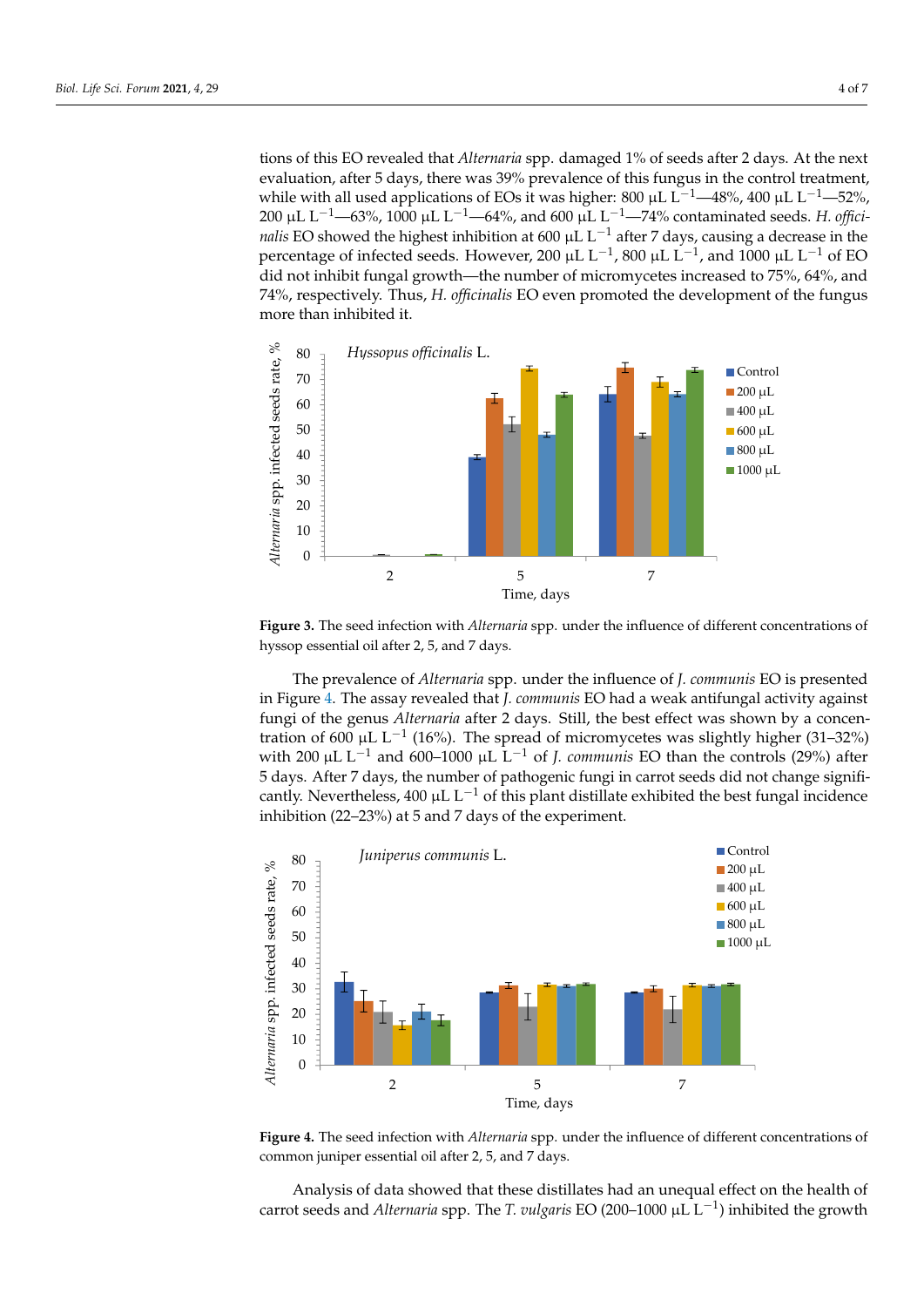of micromycetes most significantly, but 400 µL L−<sup>1</sup> of *J. communis* EO also had a modest antifungal effect.

# **4. Discussion**

Green issues and potential threats to human health arising from the long-term use of chemical fungicides require innovative plant protection solutions [\[11](#page-6-1)[,12\]](#page-6-2); also, due to infections of the seeds by *Alternaria* spp., the germination rate decreases [\[5\]](#page-5-3). Thus, screening for suitable biofungicides and optimizing their applications is essential. This study provided new data about in vitro inhibition effects of medicinal and aromatic plantbased substances against carrot seed-borne pathogens *Alternaria* spp.

The *T. vulgaris* EO concentration 200–1000 μL L<sup>-1</sup> significantly reduced fungus incidence when it was compared to the untreated control. There are several reports about antibacterial and antifungal activities of *T. vulgaris* oil components and some other experiments also revealed that this oil might be effectively used to control *Alternaria* spp. on carrot seeds [\[24–](#page-6-12)[27\]](#page-6-13). Dorna and Szopińska [\[25\]](#page-6-14), using a different methodology, found that the percentage of seeds free of fungi increased and the incidence of *Alternaria alternata* (Fr.) Keissl. in cultivar 'Flakkese  $2^{7}$  seeds decreased. However, the opposite effect was found in the cultivar 'Amsterdam 3' seeds: T. *vulgaris* EO favoured the growth of *Alternaria radicina* Meier, Drechsler & E.D. Eddy and *Alternaria dauci* (J.G. Kühn) J.W. Groves & Skolko, but the percentage of infected seeds was only 0.5. It is known that some microorganisms are stimulated by antimicrobial agents and use EO as a carbon energy source [\[26\]](#page-6-15); this may have been the case for the *A. radicina* examined in Dorna and Szopińska study. Koch et al. [\[27\]](#page-6-13) confirmed the high antifungal activity of *T. vulgaris* EO against *Alternaria* species when used seeds (variety 'Laguna') were stirred for 4 h in 1% oil emulsion. However, the authors emphasise that due to inherent oil phytotoxicity, the choice of the optimal concentration is critical, and pre-testing is recommended. Our results contribute to the findings of Riccioni and Orzali [\[28\]](#page-6-16), whose study showed promising prospects for a source of natural plant EOs and that *T. vulgaris* EO concentrations of 0.05%, 0.1%, 0.25%, 0.5%, 1% had an apparent reducing effect on *A. dauci* fungal growth in vitro.

In our study, it was found that *J. communis* EO exhibited the highest *Alternaria* spp. inhibition at 400 µL L−<sup>1</sup> . Meanwhile, investigations are determining the ability of the *J. communis* to inhibit the development of seed-borne and soil-borne pathogens, but not in the *Alternaria* genus. For example, in Zabka et al. [\[29\]](#page-6-17) research, *J. communis* EO exhibited average efficacy at 1 µL mL−<sup>1</sup> concentration on other pathogens such as *Fusarium oxysporum* Schlechtendahl, *F. verticillioides* (Sacc.) Nirenberg, *Penicillium brevicompactum* Dierckx, *P. expansum* Link, *Aspergillus flavus* Link, and *A. fumigates* Fresenius, the effect on *Alternaria* spp. have not been studied. Nevertheless, *T. vulgaris* were determined as the most effective against the growth of target fungal species. Additionally, while screening the methanolic extract of *J. communis*, good antimicrobial activity against the *Candida albicans* (C. P. Robin) Berkhout, *A. niger*, and *A. flavus* fungi was observed [\[30\]](#page-6-18). Menghani and Sharma results revealed the maximum activity against *A. niger* and *A. flavus.* Additionally, this EO was effective against phytopathogenic bacteria.

Analysing the antifungal effect of *H. officinalis* EO, in our assay, it did not inhibit fungal development and even stimulated it compared to the control treatment. However, Fraternale and colleagues [\[31\]](#page-6-19) have shown significant antifungal activity against 13 strains of phytopathogenic fungi. Reports indicated that 100% inhibition for all pathogens as well as *Alternaria solani* Sorauer was achieved with 1400 and 1600 µL mL−<sup>1</sup> of oil. According to the authors, this may have been due to higher levels of active substances: pinocamphone, isopinocamphone, linalool, and camphor. Based on data from other scientists, it can be assumed that too low concentrations of this oil were used. Still, there are many investigations on *H. officinalis* antimicrobial features with other microorganisms, where this EO indicates undoubted prospects [\[32\]](#page-6-20).

To conclude, EOs of *J. communis*, *H. officinalis*, and *T. vulgaris* showed moderate ability to control the seed-borne pathogens. Results demonstrated that *T. vulgaris* EO had a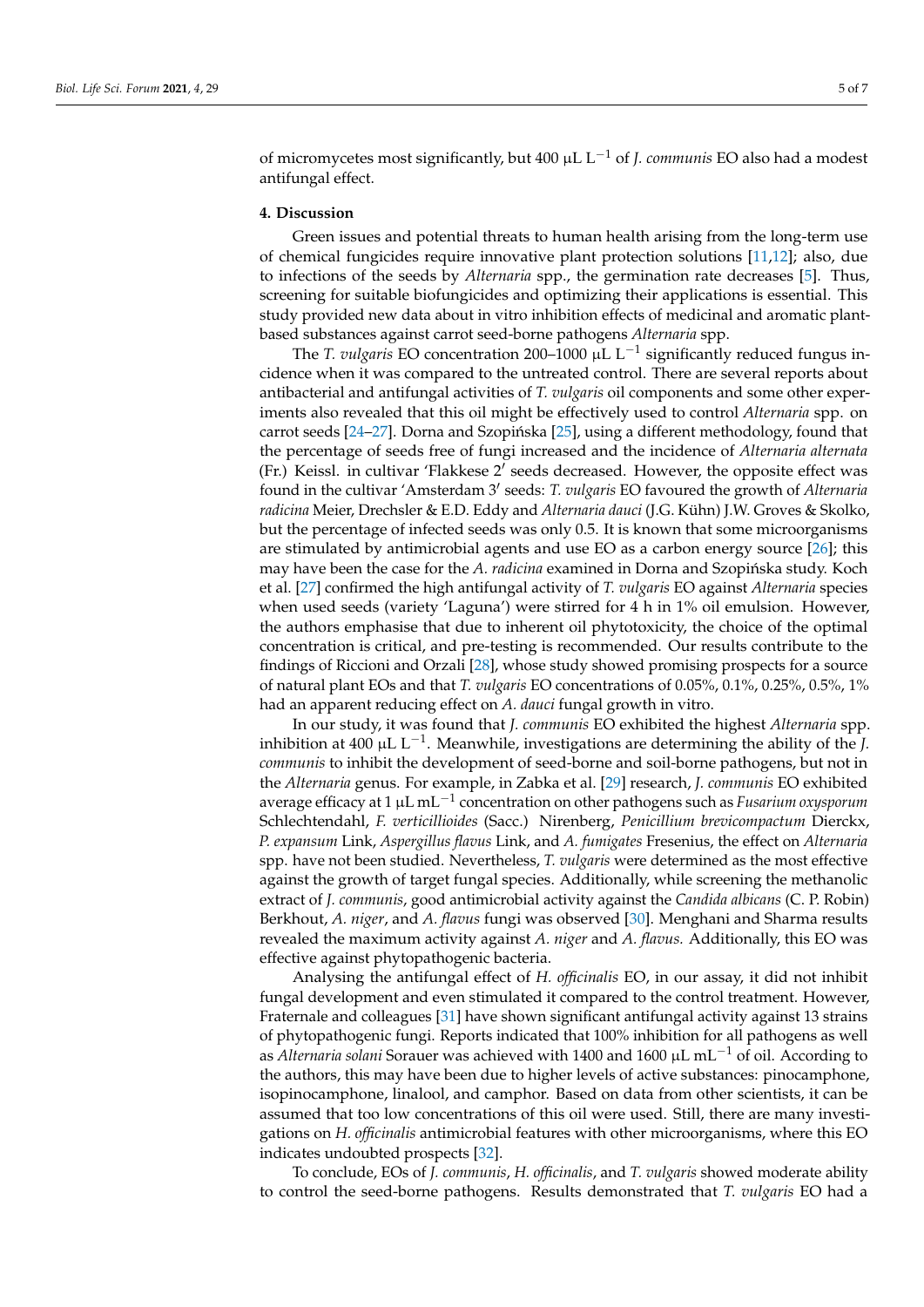significant reducing effect on fungal pathogens, confirming what is already reported in the literature. However, because the in vitro effects did not always provide a good effect for their in vivo performances, additional studies are necessary to verify the effectiveness in field conditions as seed treatment and their possible phytotoxicity on the plant or seed material. Furthermore, *T. vulgaris EO* is promising against carrot seed-borne pathogen *Alternaria* spp.

# **5. Conclusions**

*T. vulgaris* EO concentrations of 200–1000 µL L−<sup>1</sup> revealed the potential to suppress the prevalence of *Alternaria* spp., it significantly inhibited fungal growth, while *J. communis* and *H. officinalis* EO inhibition was dose-dependent and less powerful. The *T. vulgaris* plant can be considered as a potential source of biofungicide to the chemical products that are currently used to prevent and control seed-borne diseases and could be used in agriculture for safe and nature-friendly seed-treatments.

**Author Contributions:** Conceptualization, N.R. and A.V.; Data curation, S.L.; Formal analysis, S.L.; Investigation, S.L.; Methodology, S.L., N.R. and A.V.; Resources, N.R.; Software, S.L.; Supervision, N.R. and A.V.; Validation, N.R.; Visualization, S.L.; Writing—original draft, S.L.; Writing review & editing, S.L., N.R. and A.V. All authors have read and agreed to the published version of the manuscript.

**Funding:** This research received no external funding.

**Acknowledgments:** Not applicable.

**Conflicts of Interest:** The authors declare no conflict of interest. The founding sponsors had no role in the design of the study; in the collection, analyses, or interpretation of data; in the writing of the manuscript, and in the decision to publish the results.

# **Abbreviations**

The following abbreviations are used in this manuscript:

|     | LAMMC Lithuanian Research Centre for Agriculture and Forestry |
|-----|---------------------------------------------------------------|
| TH. | Institute of Horticulture                                     |
| PDA | Potato dextrose agar                                          |
| EOs | Essential oils                                                |
|     | ANOVA Analysis of variance                                    |
|     |                                                               |

# **References**

- <span id="page-5-0"></span>1. Que, F.; Hou, X.; Wang, G.; Xu, Z.; Tan, G.; Li, T.; Wang, Y.; Khadr, A.; Xiong, A. Advances in research on the carrot, an important root vegetable in the Apiaceae family. *Hortic. Res. Engl.* **2019**, *6*, 69–82. [\[CrossRef\]](http://doi.org/10.1038/s41438-019-0150-6)
- 2. Michael, T.P.; VanBuren, R. Progress, challenges and the future of crop genomes. *Curr. Opin. Plant Biol.* **2015**, *24*, 71–81. [\[CrossRef\]](http://doi.org/10.1016/j.pbi.2015.02.002) [\[PubMed\]](http://www.ncbi.nlm.nih.gov/pubmed/25703261)
- <span id="page-5-1"></span>3. Luby, C.H.; Maeda, H.A.; Goldman, I.L. Genetic and phenological variation of tocochromanol (vitamin E) content in wild (*Daucus carota* L. var. carota) and domesticated carrot (*D. carota* L. var. sativa). *Hortic. Res. Engl.* **2014**, *1*, 14015. [\[CrossRef\]](http://doi.org/10.1038/hortres.2014.15)
- <span id="page-5-2"></span>4. EPPO Standard. PP 2/1 (1) Guideline on good plant protection practice: Umbelliferous crops. *Bull. OEPP/EPPO Bull.* **1994**, *24*, 233–240.
- <span id="page-5-3"></span>5. Zhang, X.; Wang, R.; Ning, H.; Li, W.; Bai, Y.; Li, Y. Evaluation and management of fungal-infected carrot seeds. *Sci. Rep.* **2020**, *10*, 1–8. [\[CrossRef\]](http://doi.org/10.1038/s41598-020-67907-5) [\[PubMed\]](http://www.ncbi.nlm.nih.gov/pubmed/32616789)
- <span id="page-5-4"></span>6. Davis, R.M. Carrot diseases and their management. In *Diseases of Fruits and Vegetables*; Naqvi, S.A.M.H., Ed.; Springer: Dordrecht, The Netherlands, 2004; Volume I, pp. 397–439. [\[CrossRef\]](http://doi.org/10.1007/1-4020-2606-4_10)
- <span id="page-5-5"></span>7. González, M.; Caetano, P.; Sánchez, M.E. Testing systemic fungicides for control of Phytophthora oak root disease. *For. Pathol.* **2017**, *47*, e12343. [\[CrossRef\]](http://doi.org/10.1111/efp.12343)
- 8. Lamichhane, J.R.; You, M.P.; Laudinot, V.; Barbetti, M.J.; Aubertot, J.N. Revisiting sustainability of fungicide seed treatments for field crops. *Plant Dis.* **2020**, *104*, 610–623. [\[CrossRef\]](http://doi.org/10.1094/PDIS-06-19-1157-FE) [\[PubMed\]](http://www.ncbi.nlm.nih.gov/pubmed/31944170)
- 9. Singh, U.B.; Chaurasia, R.; Manzar, N.; Kashyap, A.S.; Malviya, D.; Singh, S.; Kannojia, P.; Sharma, P.K.; Imran, M.; Sharma, A.K. Chemical Management of Seed-Borne Diseases: Achievements and Future Challenges. In *Seed-Borne Diseases of Agricultural Crops: Detection, Diagnosis & Management*; Kumar, R., Gupta, A., Eds.; Springer: Singapore, 2020; pp. 665–682. [\[CrossRef\]](http://doi.org/10.1007/978-981-32-9046-4_23)